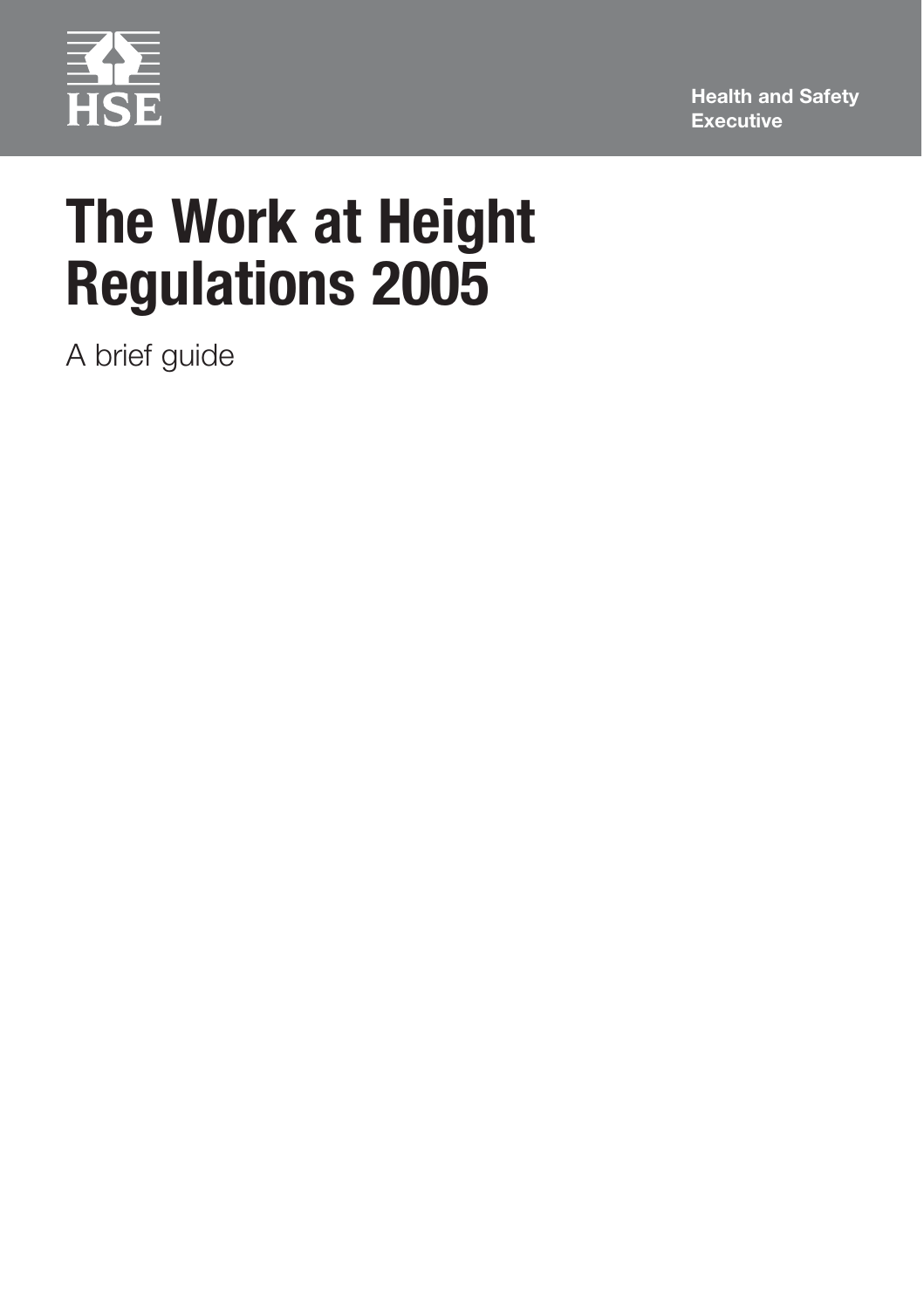In 2003/04 falls from height accounted for 67 fatal accidents at work and nearly 4000 major injuries. They remain the single biggest cause of workplace deaths and one of the main causes of major injury.

This leaflet is written for employers, the self-employed and anyone who works at height. It tells you what you need to do to comply with the Work at Height Regulations 2005. The Regulations apply to all work at height where there is a risk of a fall liable to cause personal injury.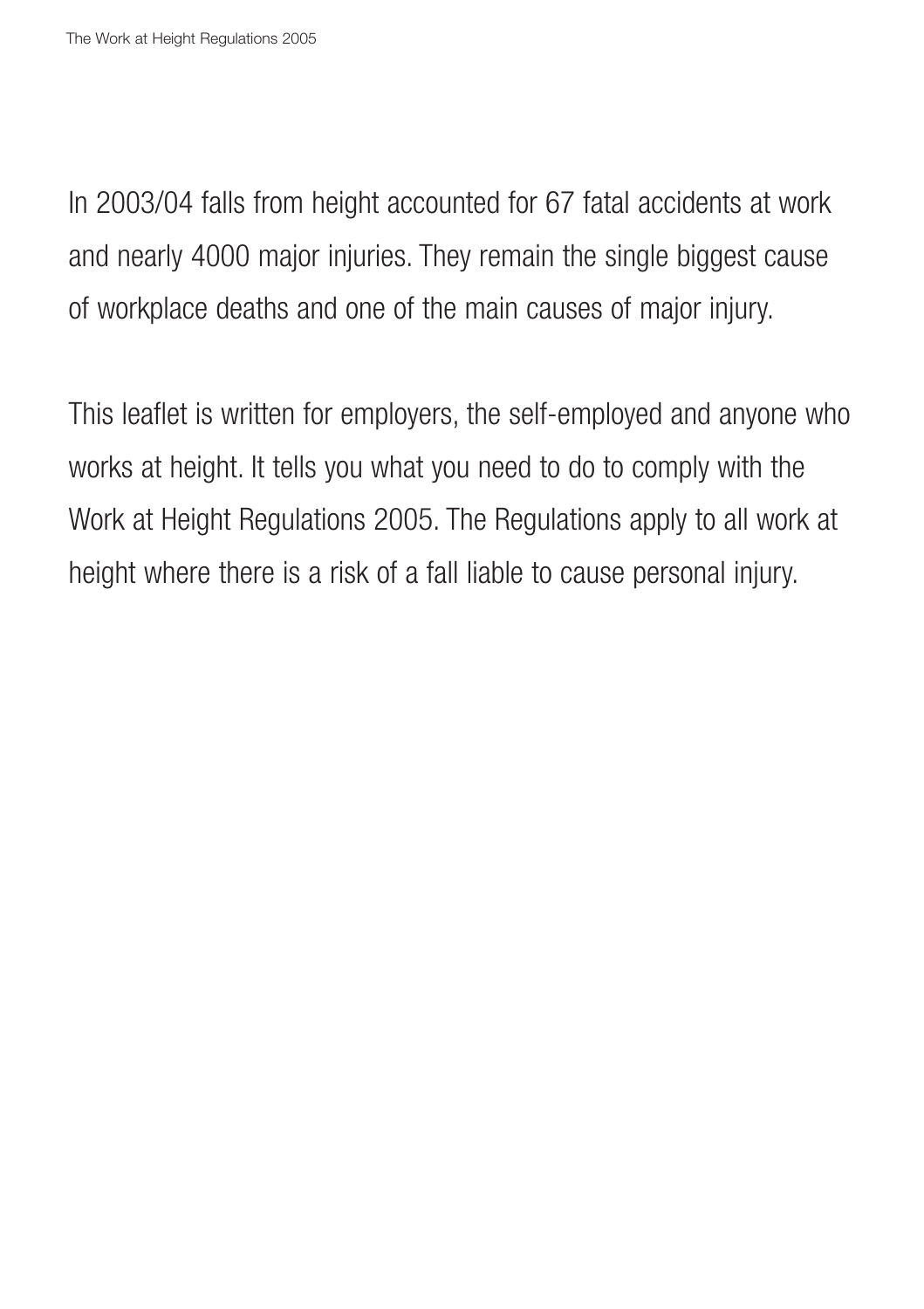# **Using this information**

1 This leaflet summarises what you need to do to comply with the Work at Height Regulations 2005. Some industry/trade associations may have produced more detailed guidance about working at height. You can also find more information on the HSE website.

2 The leaflet been written so that in most cases it can be used without access to the Regulations. However, it may be useful to have the Regulations to hand if you require more information.

# **Why are these rules important?**

3 These Regulations have been made to prevent the deaths and injuries caused each year by falls at work.

4 They replace all the earlier regulations about working at height. The Work at Height Regulations 2005 consolidate previous legislation on working at height and implement European Council Directive 2001/45/EC concerning minimum safety and health requirements for the use of equipment for work at height (the Temporary Work at Height Directive).

## **What is 'work at height'?**

Regulation 2

5 A place is 'at height' if (unless these Regulations are followed) a person could be injured falling from it, even if it is at or below ground level.

6 'Work' includes moving around at a place of work (except by a staircase in a permanent workplace) but not travel to or from a place of work. For instance, a sales assistant on a stepladder would be working at height, but we would not be inclined to apply the Regulations to a mounted police officer on patrol.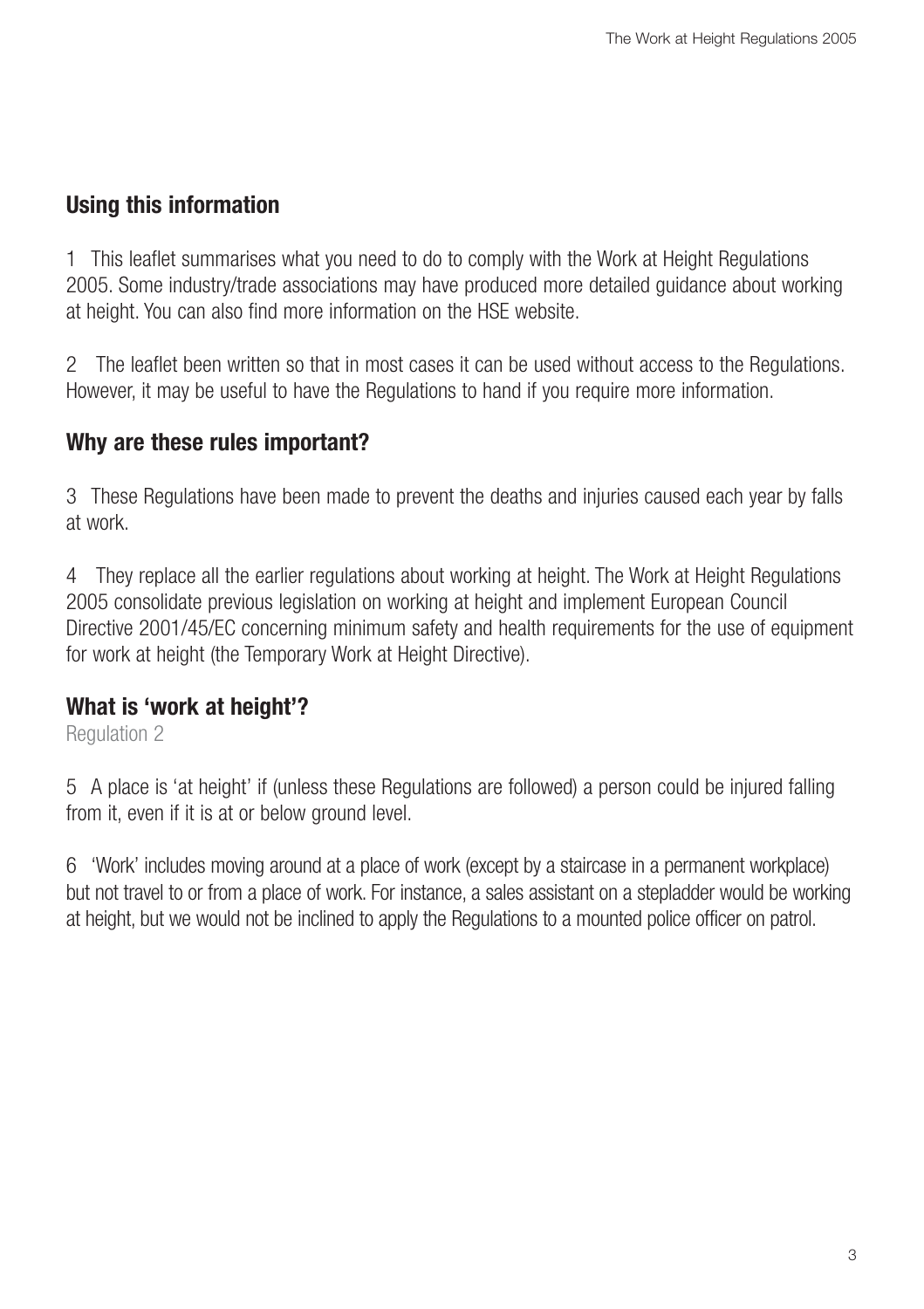# **What do the Schedules to the Regulations cover?**

| 7 They cover the detailed requirements for:                                                  | <b>Schedule</b> |
|----------------------------------------------------------------------------------------------|-----------------|
| existing places of work and means of access for work at height                               |                 |
| collective fall prevention (eg guard rails and toe boards)                                   | 2               |
| ■ working platforms                                                                          | 3               |
| collective fall arrest (eg nets, airbags etc)                                                | 4               |
| personal fall protection (eg work restraints, work positioning, fall arrest and rope access) | 5               |
| adders and step ladders                                                                      | 6               |
| inspection reports (for working platforms in construction only)                              | 7               |
| revocations                                                                                  | 8               |

# **Do the rules apply to you?**

Regulations 3 and 14

8 The Work at Height Regulations 2005 apply to all work at height where there is a risk of a fall liable to cause personal injury. They place duties on employers, the self-employed, and any person who controls the work of others (eg facilities managers, building owners, or householders who may contract others to work at height) to the extent they control the work.

9 The Regulations do not apply to the provision of paid instruction or leadership in caving or climbing by way of sport, recreation, team building or similar activities.

10 If you are an employee or working under someone else's control, regulation 14 says you must:

- report any safety hazard to them;
- use the equipment supplied (including safety devices) properly, following any training and instructions (unless you think that would be unsafe, in which case you should seek further instructions before continuing).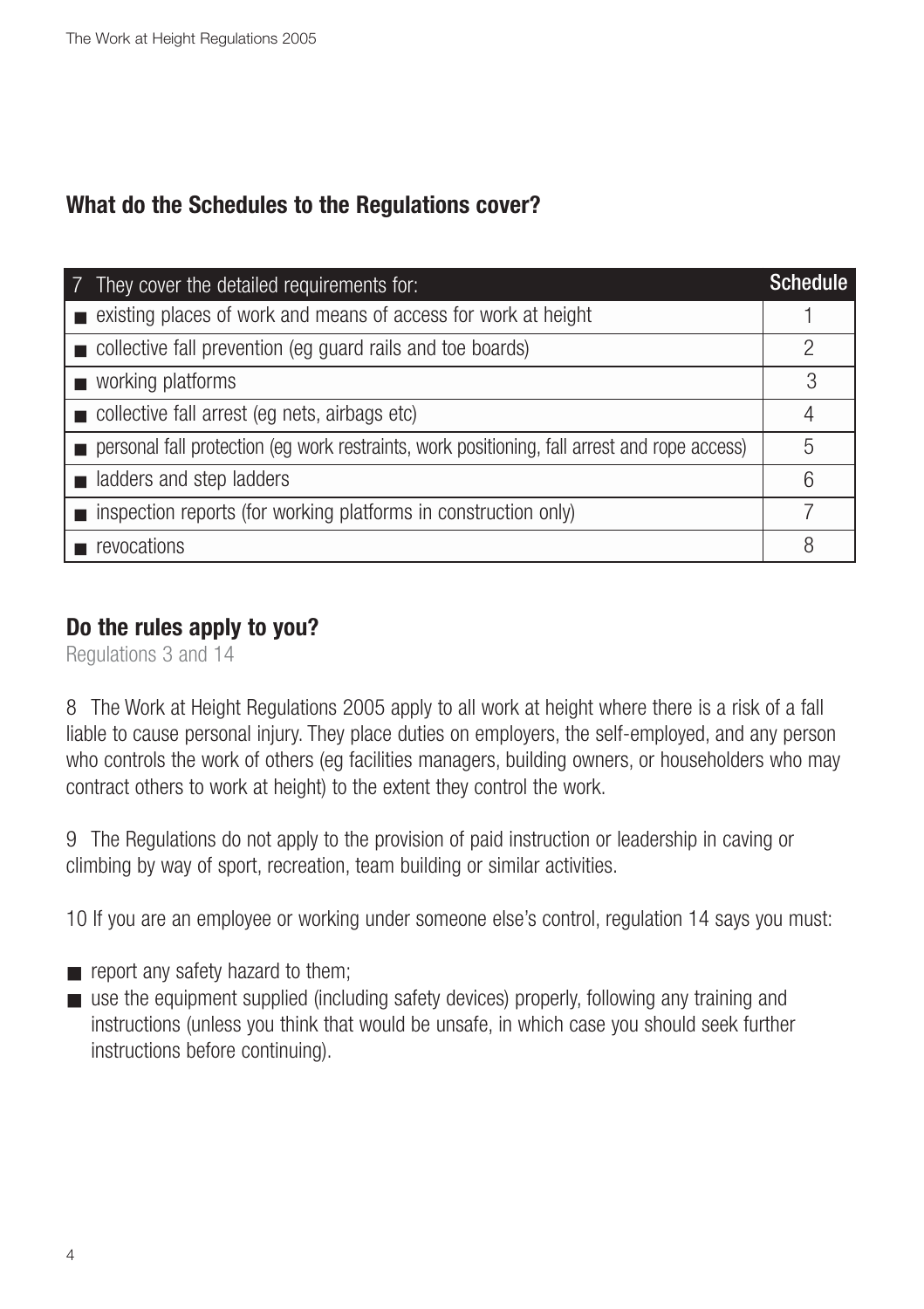#### Special cases

Regulations 3, 15 and 16 and Schedule 2

11 In certain cases the regulations can apply outside Great Britain. (For details see regulation 3(1).)

12 There are some exemptions for shipping, offshore installations, and docks. (For details see regulations  $3(4) - 3(6)$  and 16.) People and organisations acting in the interests of national security may be exempted by the Secretary of State for Defence.

13 You may ask the Health and Safety Executive (HSE) to exempt certain people, premises, equipment, or activity from some of the regulations relating to guard rails and the like, but you will have to show that there is no risk to anyone's health or safety. (For details see regulation 15 and Schedule 2.)

## **What you must you do as an employer**

#### Overriding principle

Regulation 6(3)

14 You must do all that is reasonably practicable to prevent anyone falling.

#### The Regulations hierarchy

15 The Regulations set out a simple hierarchy for managing and selecting equipment for work at height.

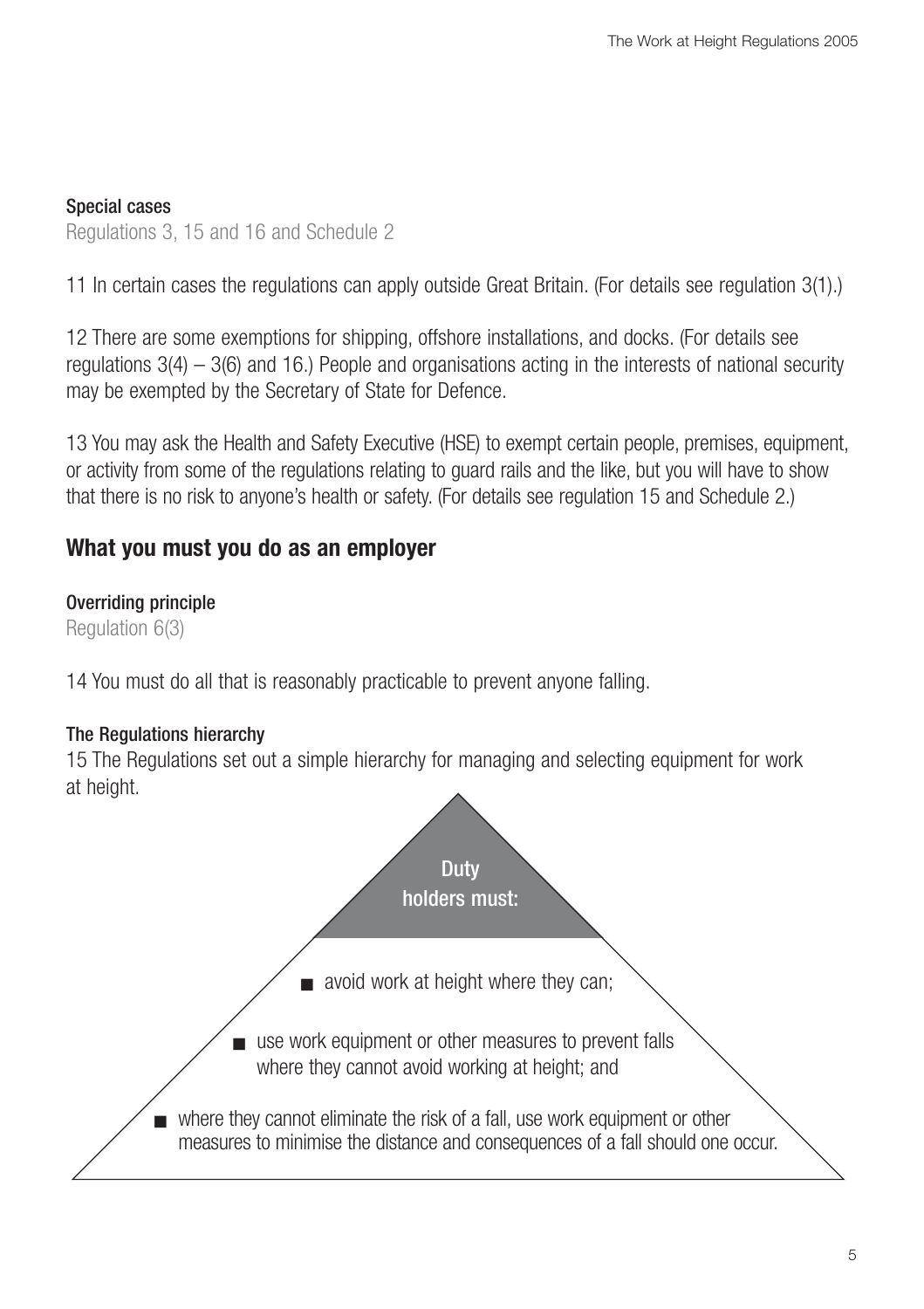#### Duty holders' responsibilities

16 The Regulations require duty holders to ensure:

- all work at height is properly planned and organised;
- all work at height takes account of weather conditions that could endanger health and safety;
- those involved in work at height are trained and competent:
- $\blacksquare$  the place where work at height is done is safe;
- equipment for work at height is appropriately inspected;
- the risks from fragile surfaces are properly controlled; and
- the risks from falling objects are properly controlled.

#### Planning

Regulations 4 and 6(1, 2)

### 17 You must:

- ensure that no work is done at height if it is safe and reasonably practicable to do it other than at height;
- ensure that the work is properly planned, appropriately supervised, and carried out in as safe a way as is reasonably practicable;
- plan for emergencies and rescue;
- take account of the risk assessment carried out under regulation 3 of the Management of Health and Safety at Work Regulations.

#### **Weather**

Regulation 4(3, 4)

18 You must ensure that the work is postponed while weather conditions endanger health or safety (but this does not apply to emergency services acting in an emergency).

#### Staff training

Regulations 5 and 6(5)(b)

19 You must ensure that everyone involved in the work is competent (or, if being trained, is supervised by a competent person). This includes involvement in organisation, planning, supervision, and the supply and maintenance of equipment.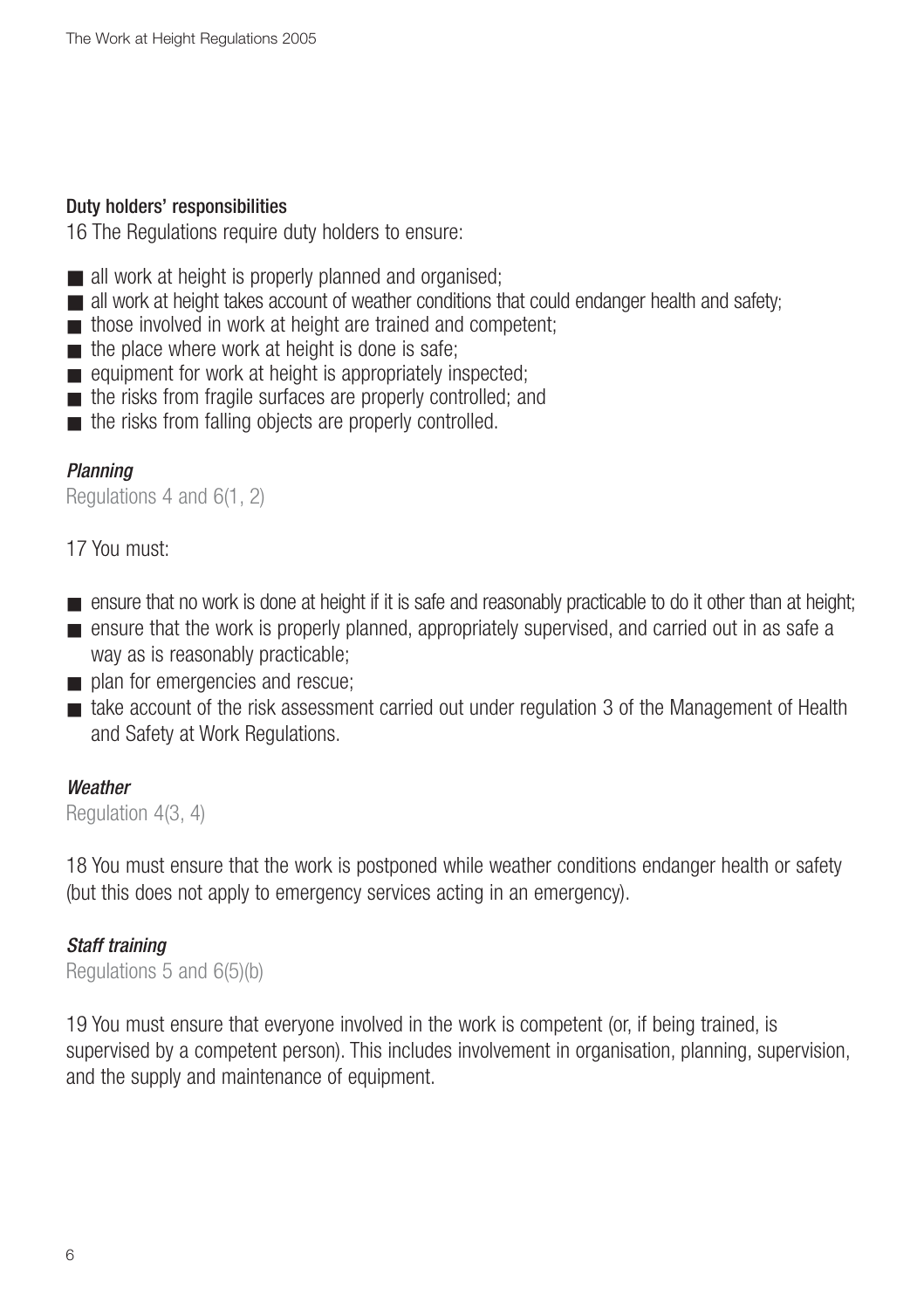20 Where other precautions do not entirely eliminate the risk of a fall occurring, you must (as far as it is reasonably practicable to do so) train those who will be working at height how to avoid falling, and how to avoid or minimise injury to themselves should they fall.

#### The place where work is done

Regulation 6(4)

21 You must ensure that the place where work is done at height (including the means of access) is safe and has features to prevent a fall, unless this would mean that it is not reasonably practicable for the worker to carry out the work safely (taking into account the demands of the task, equipment and working environment). Detailed safety requirements about where work is done at height are set out in Schedule 1.

#### Equipment, temporary structures, and safety features

Regulations 6(4)(b), 6(5)(a, b), 7, 8 and 12

22 If you rely on the exception in paragraph 21 above,you must provide equipment for preventing (as far as is reasonably practicable) a fall occurring.

23 If the precautions in paragraphs 21 and 22 do not entirely eliminate the risk of a fall occurring, you must do all that is reasonably practicable to minimise the distance and effect of a fall.

24 When selecting equipment for work at height you must:

- $\blacksquare$  use the most suitable equipment:
- give collective protection measures (eg guard rails) priority over personal protection measures (eg safety harnesses);
- take account of:
	- the working conditions; and
	- risks to the safety of all those at the place where the work equipment is to be used.

25 You must ensure that all equipment, temporary structures (eg scaffolding), and safety features comply with the detailed requirements of Schedules 2 to 6.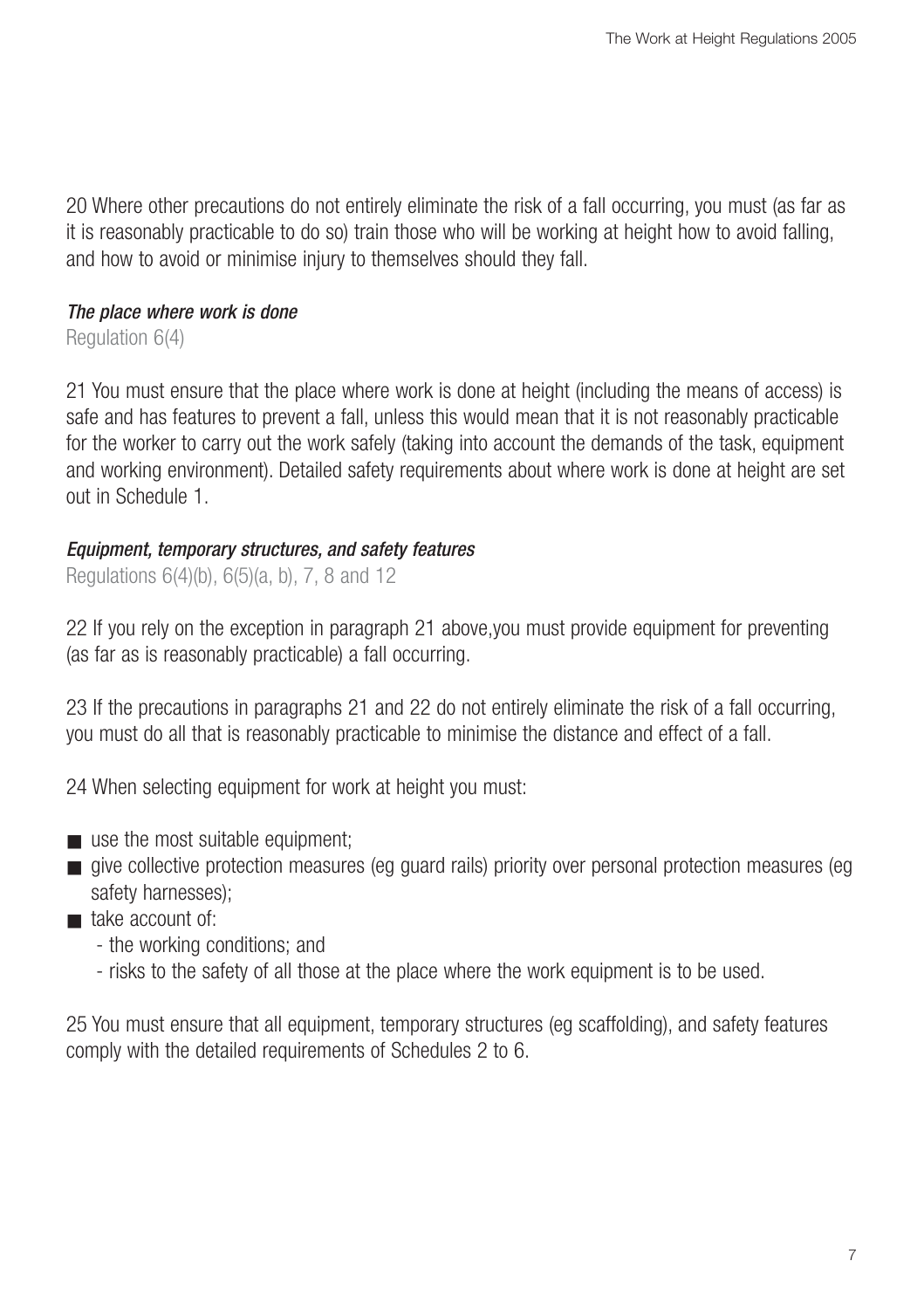#### Inspections

Regulations 12 and 13

26 'Inspection' is defined by regulation 12(10) as 'such visual or more rigorous inspection by a competent person as is appropriate for safety purposes … (including) any testing appropriate for those purposes'.

27 You must ensure (as far as it is reasonably practicable to do so) that each individual place at which work is to be done at height is checked on every occasion before that place is used. This involves checking the surface and every parapet, permanent rail etc.

28 You must ensure that any item of a type mentioned in Schedules 2 to 6 is inspected:

- after it is assembled or installed (or after it has been assembled andinstalled if both are required), if its safety depends on how it is assembled or installed;
- as often as is necessary to ensure safety, and in particular to make sure that any deterioration can be detected and remedied in good time.

29 You must ensure that before you use any equipment which has come from another business, and before any equipment leaves your business, it is accompanied by an indication (clear to everyone involved) that the last inspection required by these regulations has been carried out.

Note: This does not apply to lifting equipment governed by regulation 9(4) of the Lifting Equipment and Lifting Operations Regulations 1998, but since that rule is similar to this one there is little practical difference.

30 You must ensure that any platform used for (or for access to) construction work and from which a person could fall more than 2 m is inspected in place before use (and not more than seven days before use). Where it is a mobile platform, inspection at the site is sufficient without re-inspection every time it is moved.

Notes: 'Construction work' is defined in detail in regulation 2(1) of the Construction (Health, Safety and Welfare) Regulations 1996 but broadly means 'the carrying out of any building, civil engineering or engineering construction work'.

'Platform' is widely defined by regulation 2 to include areas like gangways and stairways.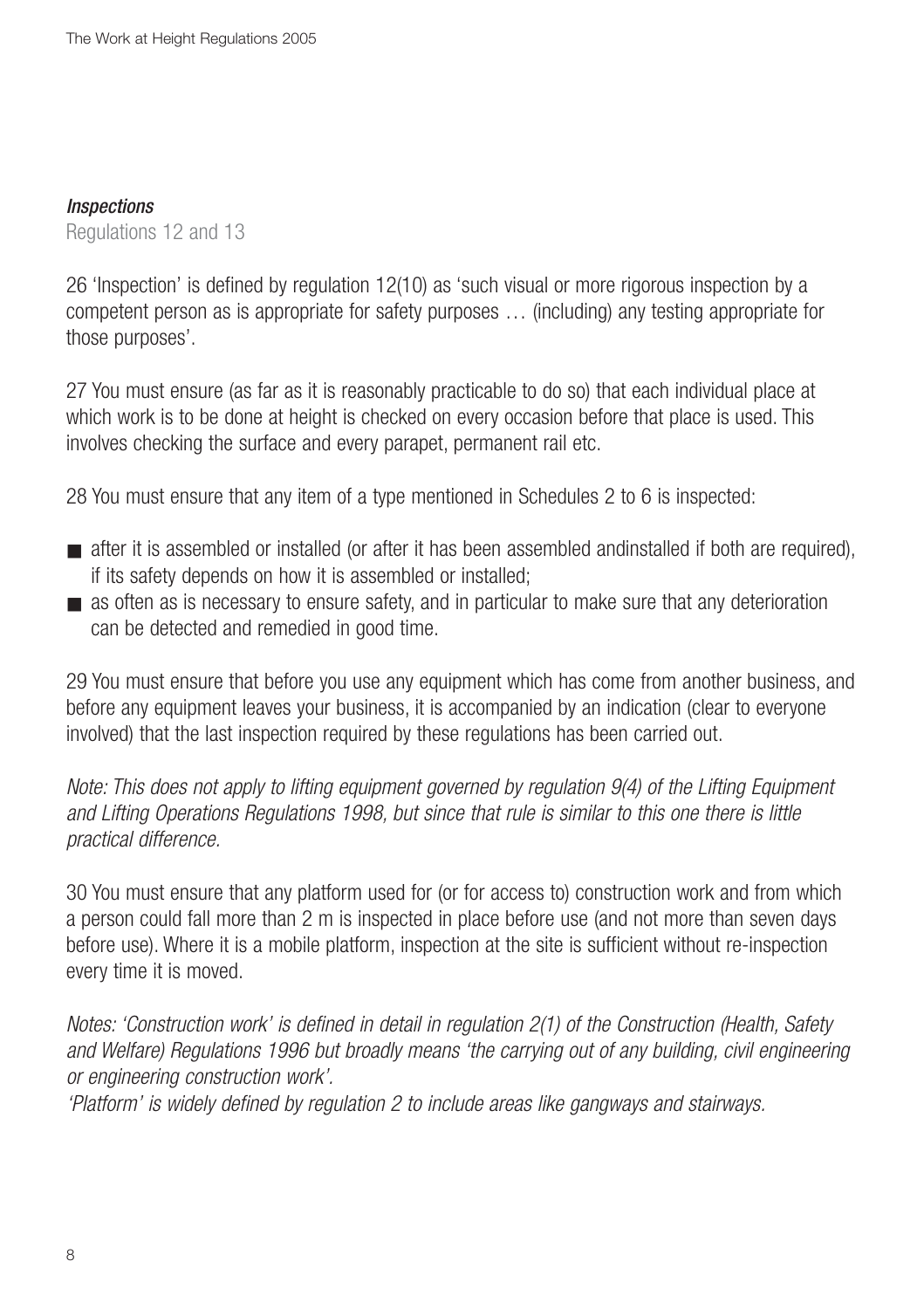- 31 You must ensure that the person inspecting a platform (as required in paragraph 30):
- $\blacksquare$  prepares a report before going off duty, giving the details listed in Schedule 7;
- gives the report (or a copy) within 24 hours of completing the inspection to the person for whom the inspection was done (eg you or your site manager).

32 You must keep the report of a platform inspection made under the instructions given in paragraphs 30 and 31:

- at the construction site until the work is completed:
- then at an office of yours for another three months.

33 'Keeping' a report means keeping it (or a copy) safe from loss and unauthorised interference, and so that a printed copy can be supplied when required.

34 You must keep all other records of inspection until the next inspection has been carried out.

35 Paragraphs 31 to 33 do not apply to lifting equipment governed by the similar rules imposed by regulations 9 and 10 of the Lifting Equipment and Lifting Operations Regulations 1998.

## Fragile surfaces

Regulation 9

36 You must ensure that no one working under your control goes onto or near a fragile surface unless that is the only reasonably practicable way for the worker to carry out the work safely, having regard to the demands of the task, equipment, or working environment.

37 If anyone does work on or near a fragile surface you must:

- ensure (as far as it is reasonably practicable to do so) that suitable platforms, coverings, quard rails, and the like are provided (and used) to minimise the risk;
- do all that is reasonably practicable, if any risk of a fall remains, to minimise the distance and effect of a fall.

38 If anyone working under your control may go onto or near a fragile surface, you must do all that is reasonably practicable to make them aware of the danger, preferably by prominent warning notices fixed at the approaches to the danger zone.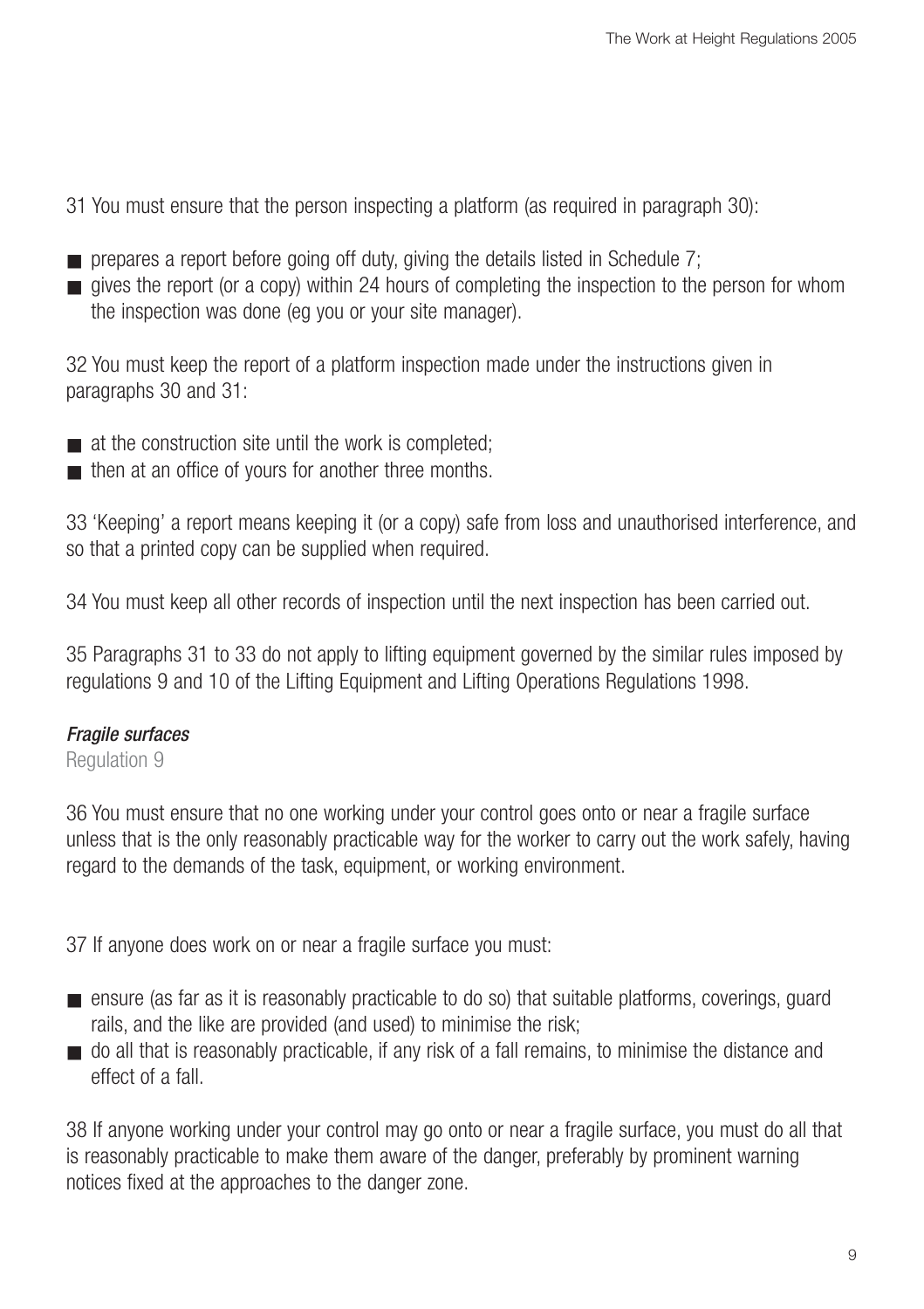#### Falling objects

Regulations 10 and 11

39 Where it is necessary to prevent injury, you must do all that is reasonably practicable to prevent anything falling.

40 If it not reasonably practicable, you must ensure that no one is injured by anything falling.

- 41 You must ensure that nothing is:
- thrown or tipped from height if it is likely to injure anyone;
- stored in such a way that its movement is likely to injure anyone.

42 If the workplace contains an area in which there is a risk of someone being struck by a falling object or person, you must ensure that the area is clearly indicated and that (as far as reasonably practicable) unauthorised people are unable to reach it.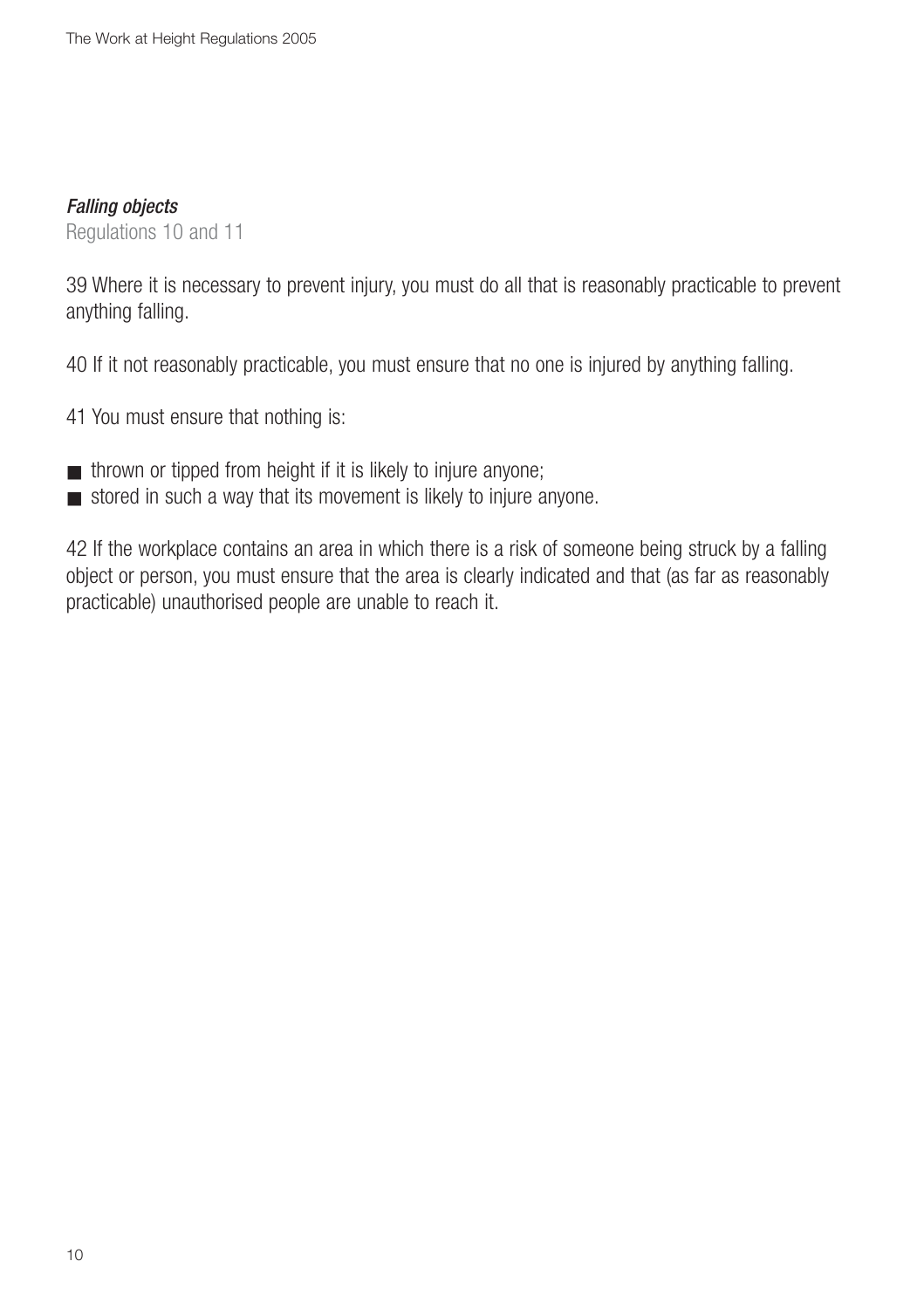## **Further reading**

If in doubt, contact your local HSE office (the address is in the phone book). The staff there can refer you to the appropriate inspector or the environmental health officer at your local authority.

### Legislation

Work at Height Regulations 2005 SI 2005/735 The Stationery Office 2005 (Available online at: www.hmso.gov.uk/si/si20050735.htm)

Management of Health and Safety at Work Regulations 1999 SI 1999/3242 The Stationery Office 1999 ISBN 0 11 085625 2

Lifting Equipment and Lifting Operations Regulations 1998 SI 1998/2307 The Stationery Office 1998 ISBN 0 11 079598 9

Construction (Health, Safety and Welfare) Regulations 1996 SI 1996/1592 The Stationery Office 1996 ISBN 0 11 035904 6

#### Useful website

HSE's Falls from height website: www.hse.gov.uk/falls